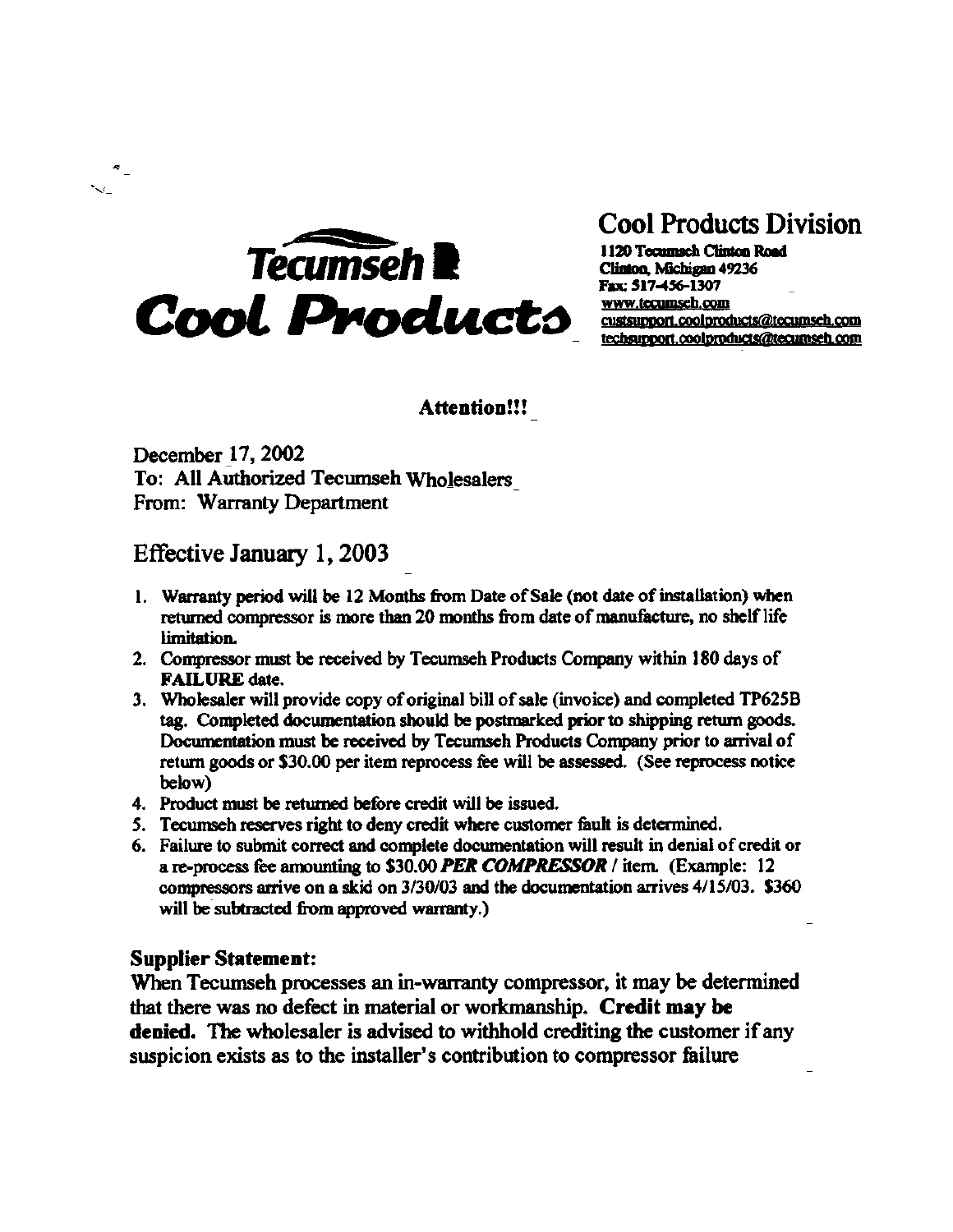## **Warranty Re-Process Policy**

Effective January 1, 2003 Tecumseh Products Company Warranty Department will be charging \$30.00 per compressor (per item) for all upgrade credits issued.

If the proof of sale and the completed TP625B tag is not received by Tecumseh Warranty Administration prior to arrival of the returned goods, there will be an administrative fee of \$30.00 for each compressor being upgraded (re-processed). All tags and proof of sales should be mailed to:

> **Tecumseh Products Company Warranty Department** 100 E. Patterson Tecumseh, MI 49286

We require the proof of sale to be attached to the TP625 tags. If the proof of sale is not provided at this time, the administrative charge will be imposed.

If you have any further questions, please do not hesitate to call us.

Thank you for your continued cooperation in this matter.